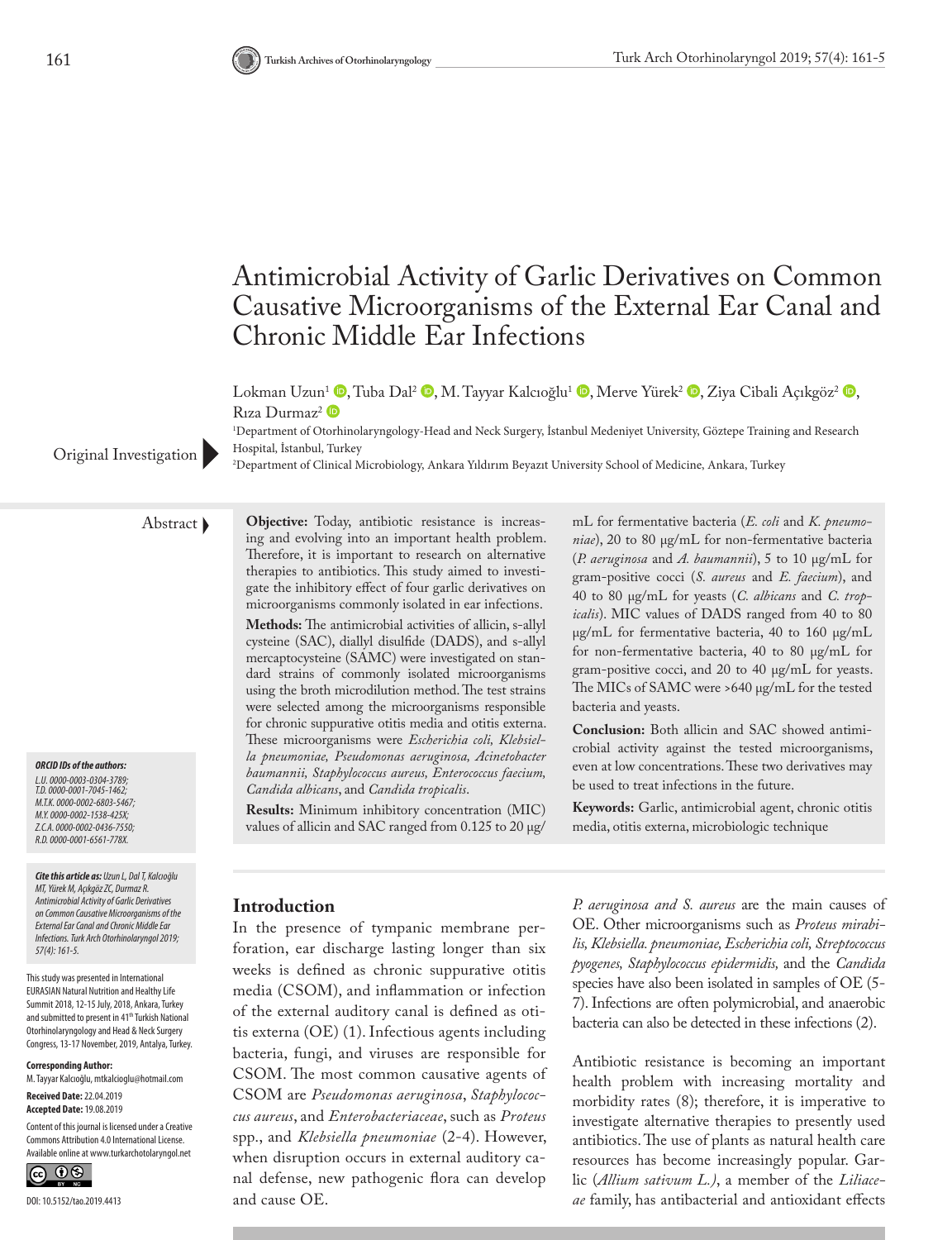(9-12). It might be a candidate molecule to interrupt antibiotic resistance and provide synergy with antimicrobial drugs (12).

Garlic has some biologically active compounds such as allicin (diallyl thiosulfinate), s-allyl cysteine (SAC), s-allyl mercaptocysteine (SAMC), and diallyl disulfide (DADS). The inhibitory effect of garlic derivatives on the common causal agents of middle and outer ear canal infections has not been studied in detail. Therefore, this study aimed to investigate the antimicrobial activities of four garlic derivatives (GDs), allicin, SAC, SAMC, and DADS, on the common causative microorganisms of CSOM and OE.

# **Methods**

### **Ethics Approval**

The study was initiated after receiving the approval of the local ethics committee (Date: 15 August 2017; No: 2017/0282). Informed consent was not required since the study was not performed on humans or human subjects.

#### **Preparation of Garlic Derivative Solutions**

GDs were dissolved in suitable solutions: Allicin was in liquid form in a concentration of 50 mg/mL. SAC in sterile distilled water, SAMC in water containing 30 mM HCL, and DADS in methanol. Then, stock solutions (1280 μg/mL) of each derivative were prepared in Mueller-Hinton broth media (Mueller-Hinton broth media; Merck, Darmstadt, Germany). These dilutions were used immediately. The antimicrobial activity of methanol, 30 mM HCL, and dimethyl sulfoxide (DMSO) in stock garlic solutions and their serial dilutions between 1/2 and 1/256 were also tested.

#### **Preparation of Control Antibacterial and Antifungal Solutions**

Ciprofloxacin and fluconazole were used as controls to verify the experimental conditions in antibacterial and antifungal activity tests, respectively. These antibiotics were also used to evaluate the antimicrobial activities of the GDs. Commercial powders of ciprofloxacin (Ciprofloxacin; Sigma, St. Louis, MO, USA) and fluconazole (Fluconazole; Sigma-Aldrich, St. Louis, MO, USA) were dissolved in water, and 1,280 μg/mL stock solutions of ciprofloxacin and fluconazole were prepared.

### **Test Strains**

Antimicrobial activities of the GDs were tested on standard strains of *Escherichia coli* ATCC 25922, *Klebsiella pneumoniae* ATCC 700603, *Pseudomonas aeruginosa* ATCC 27853, *Acinetobacter baumannii* ATCC 19606, *Staphylococcus aureus* ATCC 29213, *Enterococcus faecium* ATCC BAA2127, *Candida albicans* ATCC 102316, and *Candida tropicalis* ATCC 13803. The test strains were selected among the microorganisms responsible for CSOM and OE.

#### **Determination of Antimicrobial Activities Against Bacteria**

The minimum inhibitory concentration (MIC) of each GD was determined using the broth microdilution method recommended by the Clinical Laboratory Standard Institute (CLSI) (13). Serial dilutions (0.125–640 μg/mL) of the GDs were prepared in Mueller-Hinton broth media. Bacterial strains grown on Mueller-Hinton agar plates were suspended in Mueller-Hinton broth. The cell densities were adjusted to 0.5 McFarland standards  $(1-1.5 \times 10^8 \text{ cells/mL}$  for bacteria) and were diluted to 1/100. Working inoculums (0.1 mL) of each bacterial strain were added into the microplate wells containing the previously prepared serial dilutions of the GDs and ciprofloxacin. The inoculated plates were sealed with lids and incubated at 35°C for 24 hrs. Both sterile medium and growth control wells were included in each experiment. The MICs were defined as the lowest concentration of the GD, which prevented visible growth of the test strain. Each test was performed in triplicate.

A loop-full of medium from wells with no visible bacterial growth was spread onto the Mueller-Hinton agar (Mueller-Hinton agar; Merck, Darmstadt, Germany) to determine the minimum bactericidal concentration (MBC). MBCs were determined after overnight incubation. MBC was considered as the lowest concentration yielding less than four colonies (13).

#### **Determination of Antimicrobial Activities Against Yeast**

The antifungal activities of the GDs were determined using the broth microdilution method recommended by the CLSI (13). First, 1280 μg/mL of each GD solution was prepared in Roswell Park Memorial Institute (RPMI)-1640 media (RPMI 1640 media; Sigma, St. Louis, MO, USA) buffered with MOPS [3-(N-morpholino) propanesulfonic acid]. Then, serial dilutions (0.125-640.0 μg/mL) were prepared in RPMI-1640 Media (RPMI-1640 Media; Sigma, St. Louis, MO, USA). Test yeast strains were suspended in RPMI media with a density of 1–5 × 106 cells/mL for yeasts. Working inoculums (0.1 mL) of each *Candida* species were inoculated into the appropriate microtiter wells. The microtiter plates were covered with lids and incubated at 30°C for 24 to 48 hrs. Appropriate controls were used as described above. The lowest concentration of a GD that inhibited ≥50% growth of the tested strains compared to the growth in the control well was defined as the MIC. Each test was performed in triplicate. The minimum fungicidal concentration (MFC) of each GD, which was the lowest concentration yielding less than four colonies on Sabouraud dextrose agar (Sabouraud dextrose agar; Merck, Darmstadt, Germany), was determined using the methods described previously (14).

Statistical test was not used in this study. In the current study we aimed to screen the antimicrobial activities of four GDs and to compare their MIC values with ciprofloxacin and fluconazole to determine whether they had any potential antimicrobial effect or not. In this experiment, since we did not obtain quantitative results obtained from many different clinical isolates, we were unable to compare our results with a statistical method.

# **Results**

Antibacterial (MIC and MBC) and antifungal (MIC and MFC) activities of the GDs tested are shown in Tables 1 and 2, respectively. MIC values of allicin and SAC ranged from 0.125 to 20 μg/mL for fermentative bacteria (*E. coli* and *K. pneumo-*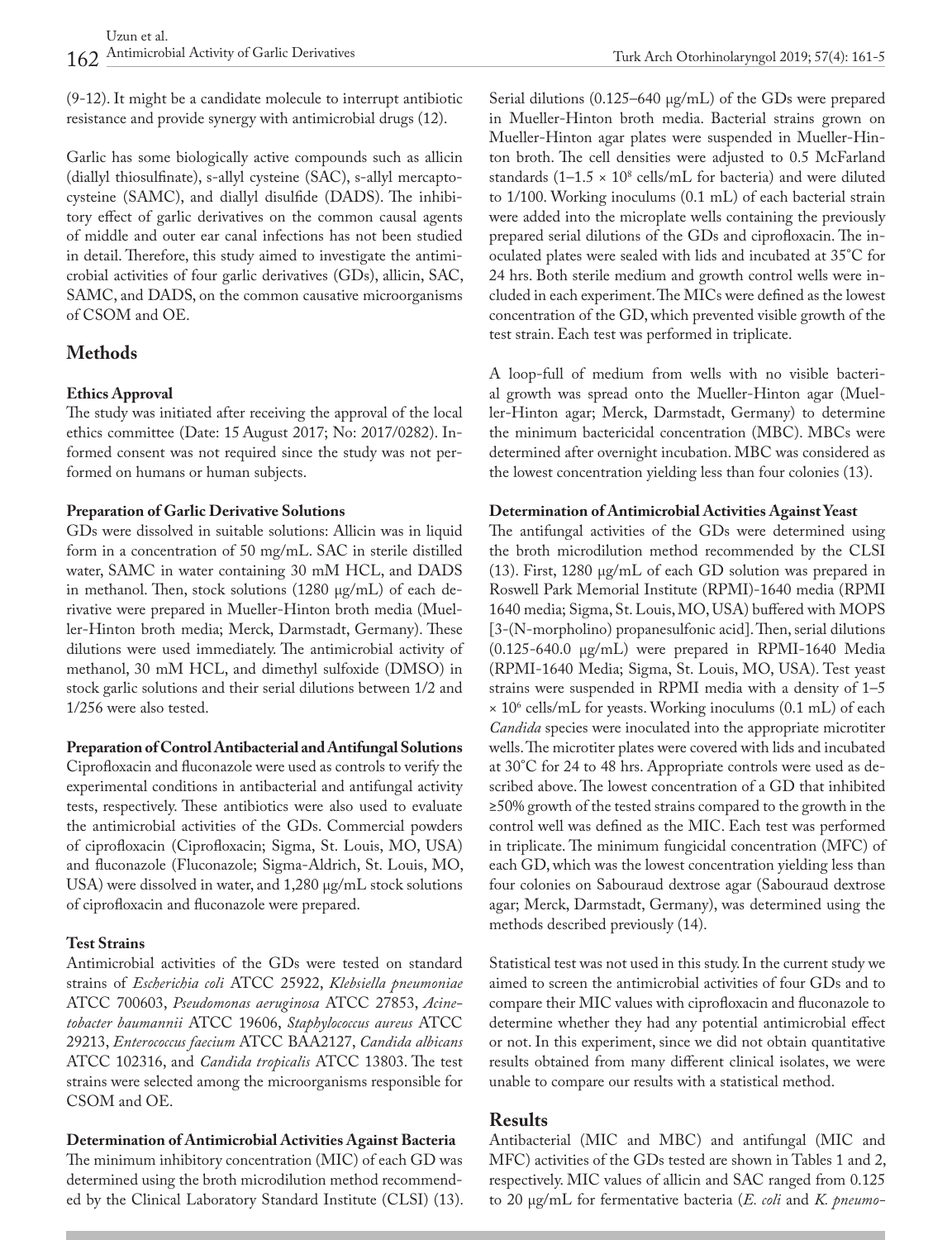|                                                                                                             | S-Allylcysteine |            | <b>Allicin</b> |            | S-Allylmercaptocysteine |            | Diallyl disulfide |            | Control antibiotic<br>(Ciprofloxacin) |
|-------------------------------------------------------------------------------------------------------------|-----------------|------------|----------------|------------|-------------------------|------------|-------------------|------------|---------------------------------------|
|                                                                                                             | MIC             | <b>MBC</b> | MIC            | <b>MBC</b> | MIC                     | <b>MBC</b> | <b>MIC</b>        | <b>MBC</b> | MIC                                   |
| E. coli ATCC 25922                                                                                          | 0.125           | 0.250      | 0.125          | 0.250      | >640                    | >640       | 80                | 160        | 0.125                                 |
| K. pneumoniae ATCC 700603                                                                                   | 20              | 40         | 20             | 40         | >640                    | >640       | 40                | 80         | 0.250                                 |
| P. aeruginosa ATCC 27853                                                                                    | 80              | 160        | 80             | 160        | >640                    | >640       | 160               | 320        |                                       |
| A. baumannii ATCC 19606                                                                                     | 20              | 40         | 20             | 40         | >640                    | >640       | 40                | 80         | 0.03                                  |
| S. aureus ATCC 29213                                                                                        | 10              | 20         | 10             | 20         | >640                    | >640       | 80                | 160        | 0.06                                  |
| E. faecium ATCC BAA2127                                                                                     |                 | 20         | 5              | 20         | >640                    | >640       | 40                | 160        | 0.06                                  |
| MIC: minimum inhibitory concentrations ( $\mu$ g/mL); MBC: minimum bactericidal concentration ( $\mu$ g/mL) |                 |            |                |            |                         |            |                   |            |                                       |

**Table 1.** Antibacterial activity (MIC and MBC) of the allicin, S-allylcysteine, S-allylmercaptocysteine, and diallyl disulfide

**Table 2.** Antifungal activity (MIC and MFC) of the allicin, S-allylcysteine, S-allylmercaptocysteine, and diallyl disulfide

|            | <b>Allicin</b> |            | <b>S-Allylmercaptocysteine</b> |            | Diallyl disulfide                                                                                                                 |            | Control antifungal<br>(fluconazole) |
|------------|----------------|------------|--------------------------------|------------|-----------------------------------------------------------------------------------------------------------------------------------|------------|-------------------------------------|
| <b>MFC</b> | MIC            | <b>MFC</b> | MIC                            | <b>MFC</b> | <b>MIC</b>                                                                                                                        | <b>MFC</b> | <b>MIC</b>                          |
| 160        | 80             | 160        | >640                           | >640       | 20                                                                                                                                | 40         | 0.5                                 |
| 80         | 40             | 80         | >640                           | >640       | 40                                                                                                                                | 80         | 0.5                                 |
|            |                |            |                                |            | MIC: minimum inhibitory concentrations ( $\mu\sigma/\text{mL}$ ): MFC: minimum fungicidal concentration ( $\mu\sigma/\text{mL}$ ) |            |                                     |

MIC: minimum inhibitory concentrations (μg/mL); MFC: minimum fungicidal concentration (μg/mL)

*niae*), 20 to 80 μg/mL for non-fermentative bacteria (*P. aeruginosa* and *A. baumannii*), 5 to 10 μg/mL for gram-positive cocci (*S. aureus* and *E. faeceum*), and 40 to 80 μg/mL for yeasts (*C. albicans* and *C. tropicalis*). MIC values of DADS ranged from 40 to 80 μg/mL for fermentative bacteria, 40 to 160 μg/mL for non-fermentative bacteria, 40 to 80 μg/mL for gram-positive cocci, and 20 to 40 μg/mL for yeasts. The MICs of SAMC were > 640 μg/mL for the tested bacteria and yeasts.

No antimicrobial activities were detected at the tested concentrations of methanol, HCL and DMSO. The obtained MIC values of ciprofloxacin for *E. coli*, *K. pneumoniae*, *P. aeruginosa*, *A. baumannii*, *S. aureus*, and *E. faecium* were 0.125, 0.250, 1.0, 0.03, 0.06, 0.06 µg/mL, respectively. The MIC values of fluconazole for C. albicans and C. tropicalis were 0.5 µg/mL (Table 1, 2). These values were in the ranges reported by the CLSI (13, 14). These results confirmed the suitability of our experimental conditions.

# **Discussion**

Otitis media (OM) is a significant public health problem. In developing countries, 21,000 people die due to OM complications every year, and the prevalence of hearing loss caused by OM is reported as 30 per 10,000 individuals worldwide (range: 0.7- 95) (9). Chronic suppurative otitis media can especially result in hearing loss. The treatment of ear infections is based on topical and systemic antibiotherapy and surgery (1).

Recently, the efficacy of the antimicrobials has become limited due to resistance and biofilm formation. Overuse of antibiotic prescriptions is a major burden on the healthcare economy, and antibiotic resistance is problematic in many countries (14). The annual antibiotic treatment costs reportedly increase by 14.1% when antibiotic resistance increases by 5% in acute otitis media (15). In Turkey, according a published article in 2018, the total annual treatment costs for acute bacterial rhinosinusitis and OM were US\$101,499,040 and US\$57,191,330, respectively (16).

Natural products with low side effects and high therapeutic effect can be used as alternatives to antibiotic resistance in the treatment of infections (17). Garlic is a widely used herbal remedy; it has many health benefits, including antimicrobial activity, and few side effects (18, 19). Garlic otic solution containing extracts of mullein flowers, garlic, yarrow, calendula flowers, and vitamin E, has been found to be effective as oral amoxicillin and topical anesthetics (20, 21). Another study found garlic to be as effective as ketoconazole against fungi (22). The in vitro antimicrobial activity of garlic oil and four diallyl sulfides was investigated against *P. aeruginosa* and *K. pneumoniae*. It was found that the most effective compound was diallyl monosulfide followed by DADS, diallyl trisulfide (DAT), and diallyl tetrasulfide (DATS) (23).

In our study, the MIC values of DADS ranged from 40 to 80 μg/mL for fermentative bacteria, 40 to 160 μg/mL for non-fermentative bacteria, and 40 to 80 μg/mL for gram-positive cocci. The MIC values against yeast ranged from 20 to 40 μg/mL. Although this compound exhibited both microbiostatic and microbicidal activities on the tested microorganisms, this effect was far below the antimicrobial activity of ciprofloxacin and fluconazole, suggesting that this compound should not be considered as an alternative to commercial antimicrobials.

S-allyl cysteine is a water-soluble organosulfur compound. Animal studies have shown that blood concentration and pharmacokinetic parameters are strongly associated with orally admin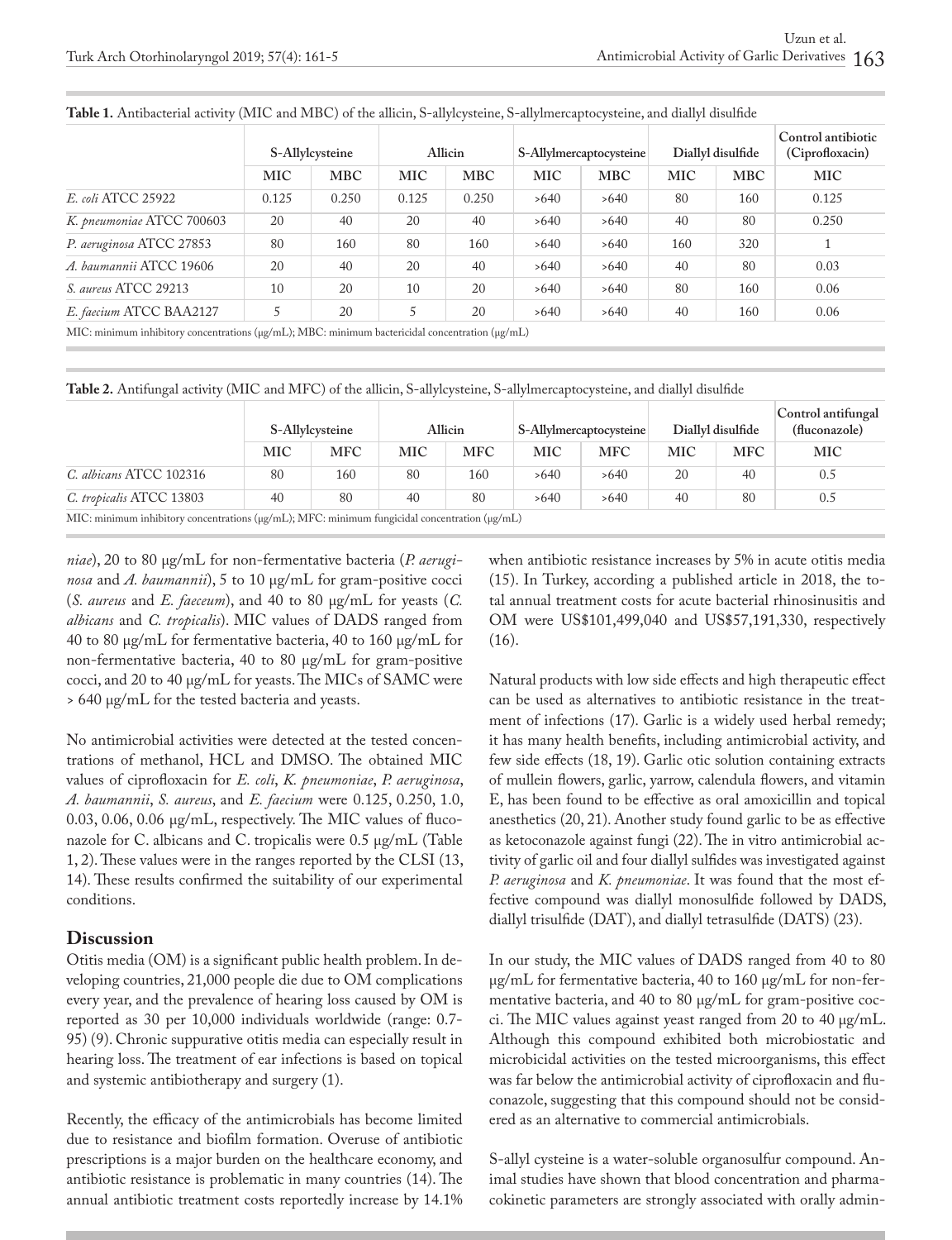istered SAC doses (24). It has an antioxidant capacity as well as cardioprotective, anti-apoptotic, and anti-inflammatory effects (25). However, there is no available data on antimicrobial activity against infectious agents.

Allicin is one of the most biologically active compounds of garlic, showing antimicrobial activities against gram-positive and gram-negative bacteria and yeast. However, it is unstable at room temperature (26). An et al. (27) showed that allicin prominently increased the effect of Amphotericin-B against *C. albicans* in vitro and in vivo, although allicin did not show a fungicidal effect. On the other hand, allicin-inspired pyridyl disulfides displayed synergy with vancomycin against vancomycin-resistant *Staphylococcus aureus* (28).

Our study found that allicin and SAC were the most effective compounds; they exhibited the lowest MIC values among the tested compounds. Their MIC values against *E. coli* (0.125 μg/ mL) were equal to that of ciprofloxacin. *E. faecium* was the second most susceptible bacterium inhibited with a concentration of 5 μg/mL. These compounds showed less inhibitory effect on *S. aureus* (MIC = 10 μg/mL), *K. pneumoniae* (MIC = 20 μg/mL), *A. baumannii* (MIC = 20 μg/mL), *P. aeruginosa* (MIC = 80 μg/ mL), and yeast (MIC ranged from 40 to 80 μg/mL). The MIC values of these GDs indicate that it may be possible to allow their clinical use; however, further in vitro and in vivo studies are necessary to determine their toxic concentrations in humans.

SAMC is a water-soluble GD that can inhibit tumor genesis and attenuate aminoglycoside-induced hearing loss (20, 29). However, to our knowledge, the possible antimicrobial activity of SAMC has not been studied to date. In the current study, it was found that SAMC may have antimicrobial activity even though it was the lowest compared to the other GDs. The MIC values of SAMC were found to be >640 μg/mL for bacteria and yeasts. The MIC values for the other GDs were found between 5 and 0.125 for S-allylcysteine and allicin, 40 and 80 for diallyl disulfide, and 0.03 and 0.125 for ciprofloxacin as control.

# **Conclusion**

Although allicin and SAC showed antimicrobial activity in vitro, they are not as effective as ciprofloxacin and fluconazole against the tested bacteria and yeast. In the future, these two derivatives might be used to treat infections; however, further studies are needed to test possible interactions in the tested compounds and between these derivatives and commercial antibiotics. Additional studies are also needed to show the antimicrobial activities of these compounds against the clinical isolates, to determine toxicity levels on human cells, and to standardize their usage doses for patients. In addition, further studies on combinations of GDs with antibiotics will provide valuable information about the clinical values of these natural antimicrobials.

**Ethics Committee Approval:** Ethics committee approval was received for this study from the Ethics Committee of İstanbul Medeniyet University, Göztepe Training and Research Hospital (Date: 15 August 2017; No: 2017/0282).

**Informed Consent:** Informed consent was not required since the study was not performed on humans or human subjects.

Peer-review: Externally peer-reviewed.

**Acknowledgments:** *S-Allylmercaptocysteine*, *diallyl disulfide*, *allicin*, and *S-Allylcysteine* were the generous gift of Wakunaga Pharmaceutical Co. Ltd. (Hiroshima, Japan).

**Author Contributions:** Concept - L.U., M.T.K.; Design - R.D., Z.C.A., M.Y., T.D.; Supervision - L.U., M.T.K., R.D.; Fundings - L.U., M.T.K.; Materials - R.D., Z.C.A., M.Y., T.D.; Data Collection and/or Processing - L.U., M.T.K.; Analysis and/or Interpretation - R.D., Z.C.A., M.Y., T.D.; Writing - L.U., R.D., T.D., M.Y.; Critical Reviews - L.U., M.T.K., R.D., Z.C.K.

**Conflict of Interest:** The authors have no conflicts of interest to declare.

**Financial Disclosure:** This study was supported by the İstanbul Medeniyet University Research Foundation (Project no: T-GAP-2017-1209).

# **References**

- 1. Schilder AG, Chonmaitree T, Cripps AW, Rosenfeld RM, Casselbrant ML, Haggard MP, et al. Otitis media. Nat Rev Dis Primers 2016; 2: 16063. **[[CrossRef](https://doi.org/10.1038/nrdp.2016.63)]**
- 2. Neeff M, Biswas K, Hoggard M, Taylor MW, Douglas R. Molecular microbiological profile of chronic suppurative otitis media. J Clin Microbiol 2016; 54: 2538-46. **[\[CrossRef\]](https://doi.org/10.1128/JCM.01068-16)**
- 3. Malkappa SK, Kondapaneni S, Surpam RB, Chakraverti TK. Study of aerobic bacterial isolates and their antibiotic susceptibility pattern in chronic suppurative otitis media. Indian J Otol 2012; 18: 136-9. **[\[CrossRef\]](https://doi.org/10.4103/0971-7749.103440)**
- 4. Basavaraj M, Jyothi P. Chronic suppurative otitis media (CSOM): etiological agents and antibiotic sensitivity pattern of the isolates. J Med 2015; 16: 79-82. **[\[CrossRef\]](https://doi.org/10.3329/jom.v16i2.25431)**
- 5. Khattak SF, Sheikh NA, Aleem A, Farooq M, Nadeem K. Microbiological profile from middle ear and nasopharynx in patients suffering from chronic active mucosal otitis media. J Ayub Med Coll Abbottabad 2017; 29: 610-3.
- 6. Aliyu IA, Kumurya AS, Bala JA, John OC. Bacteriology of otitis media and its host-environmental-infection factors. Asia Pacific Environmental and Occupational Health Journal 2017; 3: 20-7.
- 7. Heward E, Cullen M, Hobson J. Microbiology and antimicrobial susceptibility of otitis externa: a changing pattern of antimicrobial resistance. J Laryngol Otol 2018; 132: 314-7. **[[CrossRef](https://doi.org/10.1017/S0022215118000191)]**
- 8. Lobanovska M, Pilla G. Penicillin's discovery and antibiotic resistance: lessons for the future? Yale J Biol Med 2017; 90: 135-45.
- 9. Monasta L, Ronfani L, Marchetti F, Montico M, Vecchi Brumatti L, Bavcar A, et al. Burden of disease caused by otitis media: systematic review and global estimates. PLoS One 2012; 7: e36226. **[\[CrossRef\]](https://doi.org/10.1371/journal.pone.0036226)**
- 10. Saha S, Saha SK, Hossain MA, Paul SK, Gomes RR, Imtiaz M, et al. Anti-bacterial effect of aqueous garlic extract (AGE) determined by disc diffusion method against Escherichia coli. Mymensingh Med J 2016; 25: 23-6.
- 11. Arzanlou M. Inhibition of streptococcal pyrogenic exotoxin B using allicin from garlic. Microb Pathog 2016; 93: 166-71. **[\[CrossRef\]](https://doi.org/10.1016/j.micpath.2016.02.010)**
- 12. Li G, Ma X, Deng L, Zhao X, Wei Y, Gao Z, et al. Fresh garlic extract enhances the antimicrobial activities of antibiotics on resistant strains in vitro. Jundishapur J Microbiol 2015; 8: e14814. **[\[CrossRef\]](https://doi.org/10.5812/jjm.14814)**